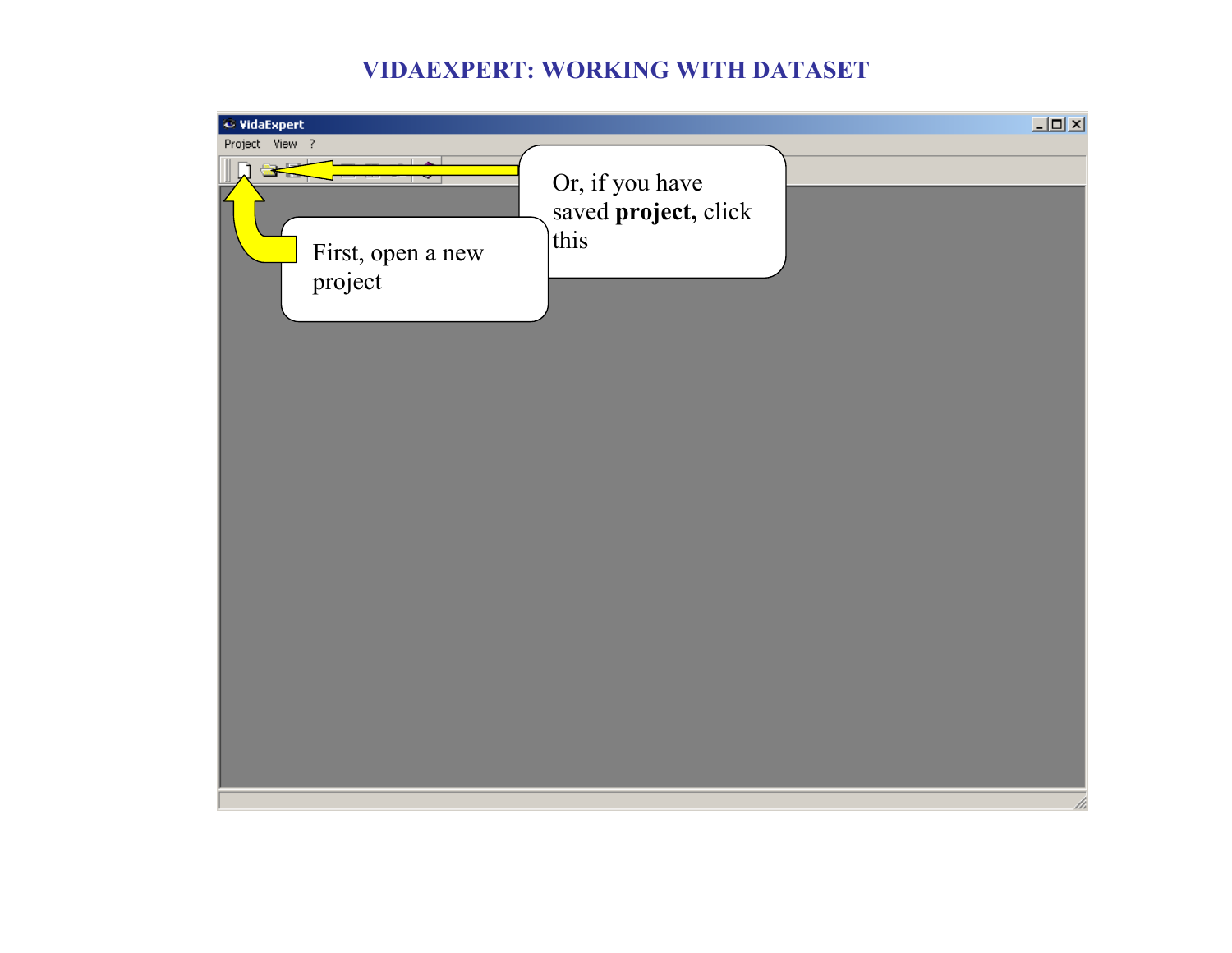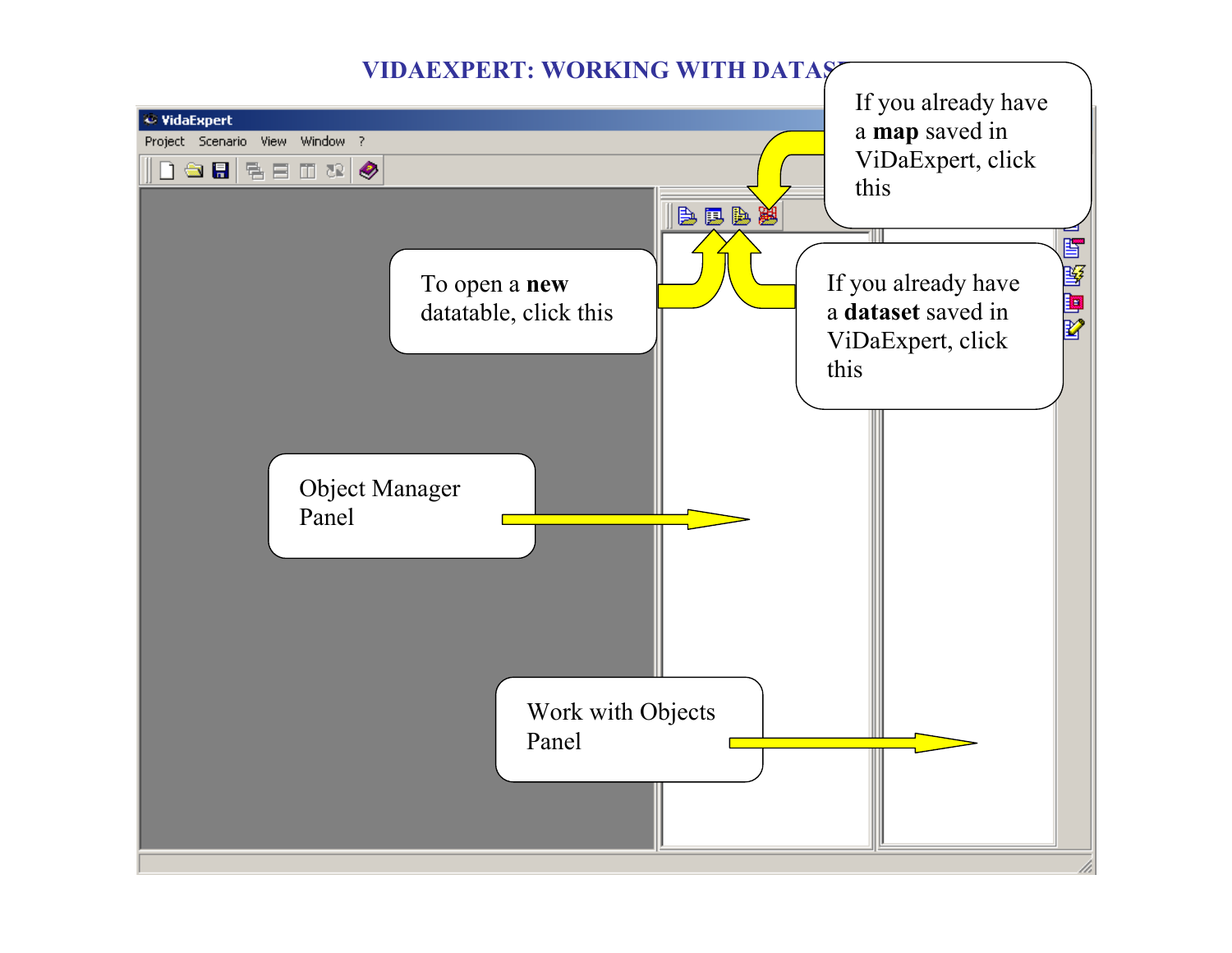| <b>WidaExpert</b><br>Project Scenario View Window ?<br>dselse d≈¦                                                                                                                      | $ \Box$ $\times$                                                                                                                                                                                                                                                                                                                                            |
|----------------------------------------------------------------------------------------------------------------------------------------------------------------------------------------|-------------------------------------------------------------------------------------------------------------------------------------------------------------------------------------------------------------------------------------------------------------------------------------------------------------------------------------------------------------|
| <b>Open</b><br>Look in: <b>G</b> Data<br>▾╎<br>$\Leftarrow$<br>an iris.db<br>an iris.dbf                                                                                               | You can choose standard databases format<br>(db and dbf) (this requires installation of Borland<br>DataBase Engine version 5.0 or later).<br>Or you can prepare datatable in text format<br>(example provided below) and save it in file with<br>dat extension.<br>Or you can load datatable saved in the internal<br>format of ViDaExpert (vet extension). |
| File name:<br>Files of type:<br>Paradox table (*.db);DBase table (*.dbf)<br>Paradox table (*.db);DBase table (*.dbf)<br>Data Files(*.dat)<br>Structured Data Files(*.vet)<br>All Files | Open<br>Cancel                                                                                                                                                                                                                                                                                                                                              |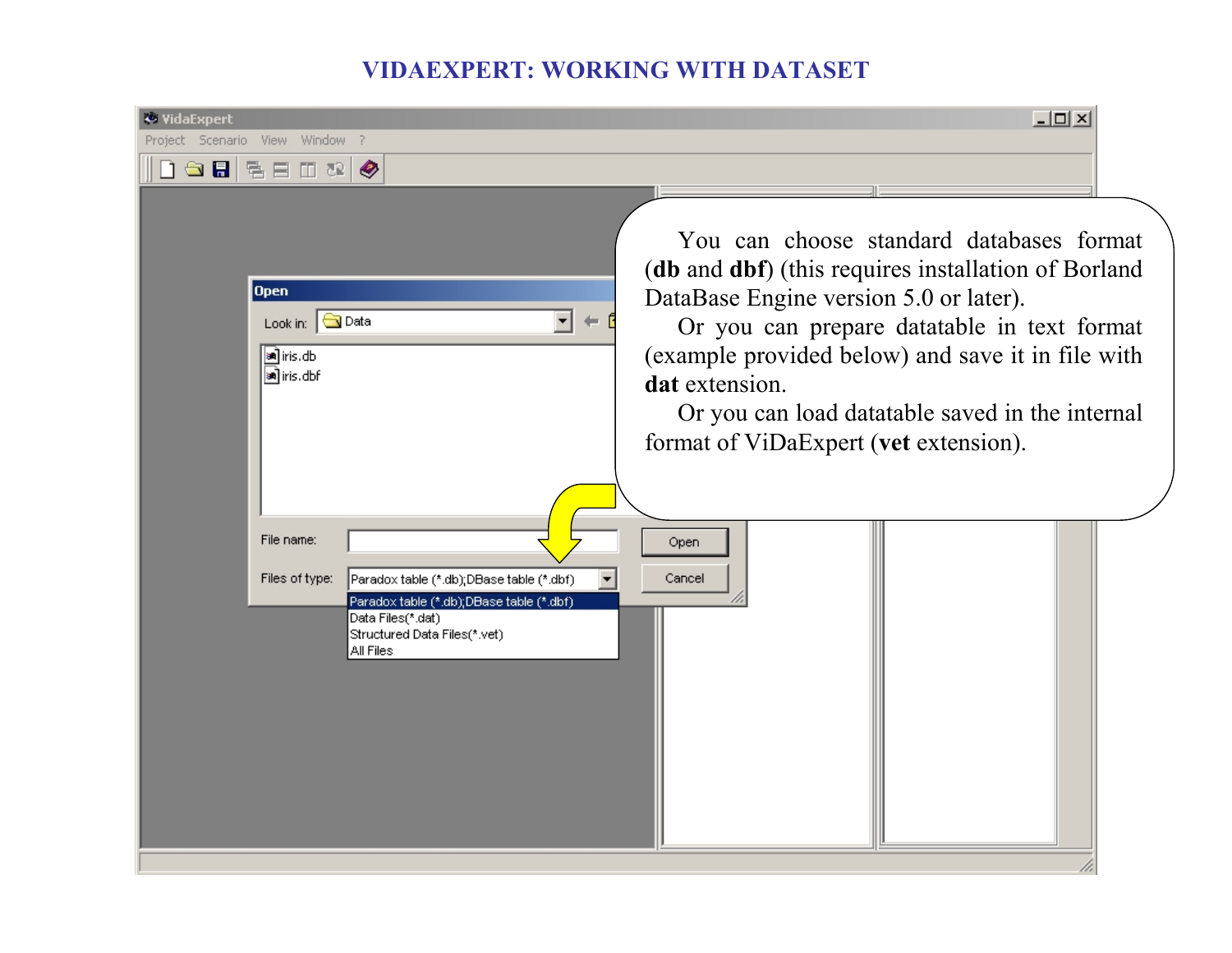#### *EXAMPLE OF DAT-FILE*

*–––––––– End of file ––––––––* 

*–––––––– Beginning of file ––––––––* 

| N1<br><b>FLOAT</b> |                                           |       |
|--------------------|-------------------------------------------|-------|
| N2<br><b>FLOAT</b> |                                           |       |
| N3<br><b>FLOAT</b> |                                           |       |
| N4 FLOAT           |                                           |       |
| IRIS-SETOS STRING  |                                           |       |
|                    | 4.9 3.0 1.4 0.2 "Iris-setosa with spaces" |       |
|                    | 4.7 3.2 1.3 @ Iris-setosa                 |       |
|                    | 4.6 3.1 1.5 0.2 Iris-setosa               |       |
|                    | 5.0 3.6 1.4 0.2 Iris-setosa               | Fi    |
|                    | 5.4 3.9 1.7 0.4 Iris-setosa               |       |
|                    | 4.6 3.4 1.4 0.3 Iris-setosa               | numb  |
|                    | 5.0 3.4 1.5 0.2 Iris-setosa               | A     |
|                    | 4.4 2.9 1.4 0.2 Iris-setosa               | field |
|                    | 4.9 3.1 1.5 0.1 Iris-setosa               | Possi |
|                    | 5.4 3.7 1.5 0.2 Iris-setosa               | A     |
|                    |                                           | every |
|                    | 6.0 3.0 4.8 1.8 Iris-virginica            | value |
|                    | 6.9 3.1 5.4 2.1 Iris-virginica            |       |
|                    | 6.7 3.1 5.6 2.4 Iris-virginica            | If    |
|                    | 6.9 3.1 5.1 2.3 Iris-virginica            | shoul |
|                    | 5.8 2.7 5.1 1.9 Iris-virginica            |       |
|                    |                                           |       |

**5 150**

First line is the number of columns and the number of records in the datatable.

After one should provide description of every field in form "FIELD\_NAME FIELD\_TYPE". Possible types are FLOAT and STRING.

*–––––––– ………… ––––––––*  every record separated by **spaces**. If a string-type After that, line after line, values of columns o f value has spaces, it must be in quotes.

> If you have **gap** (unknown value), then it should be marked by **@** symbol.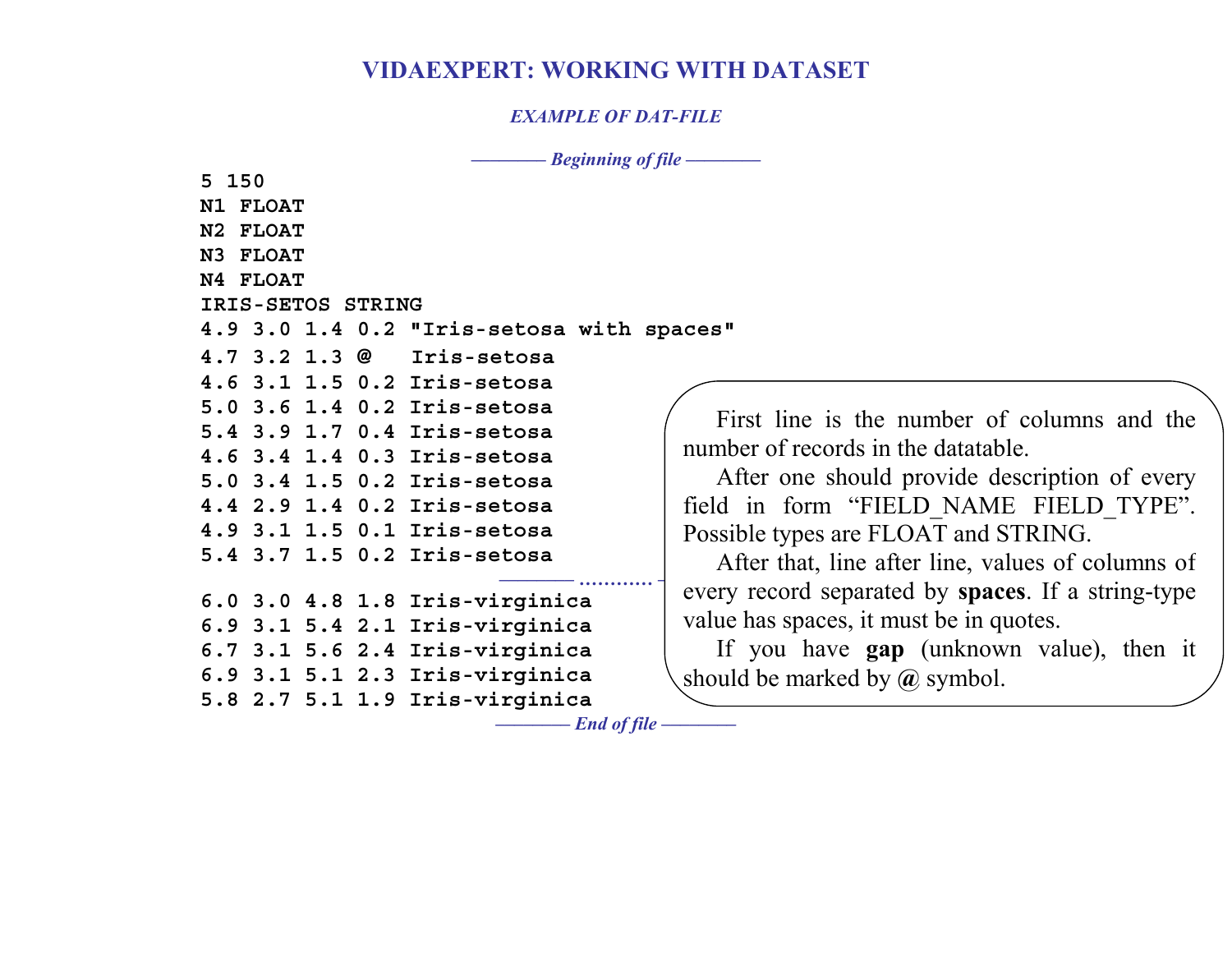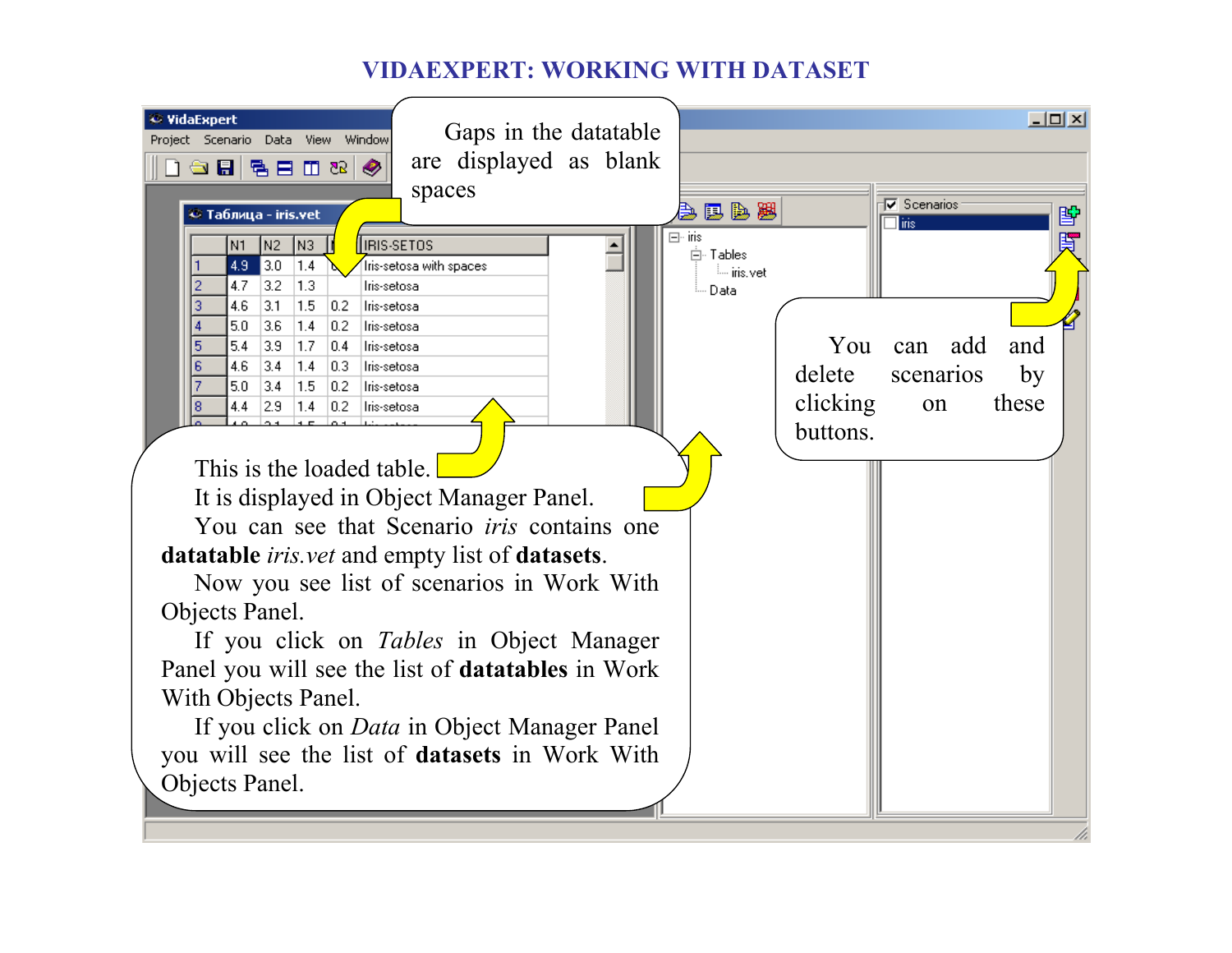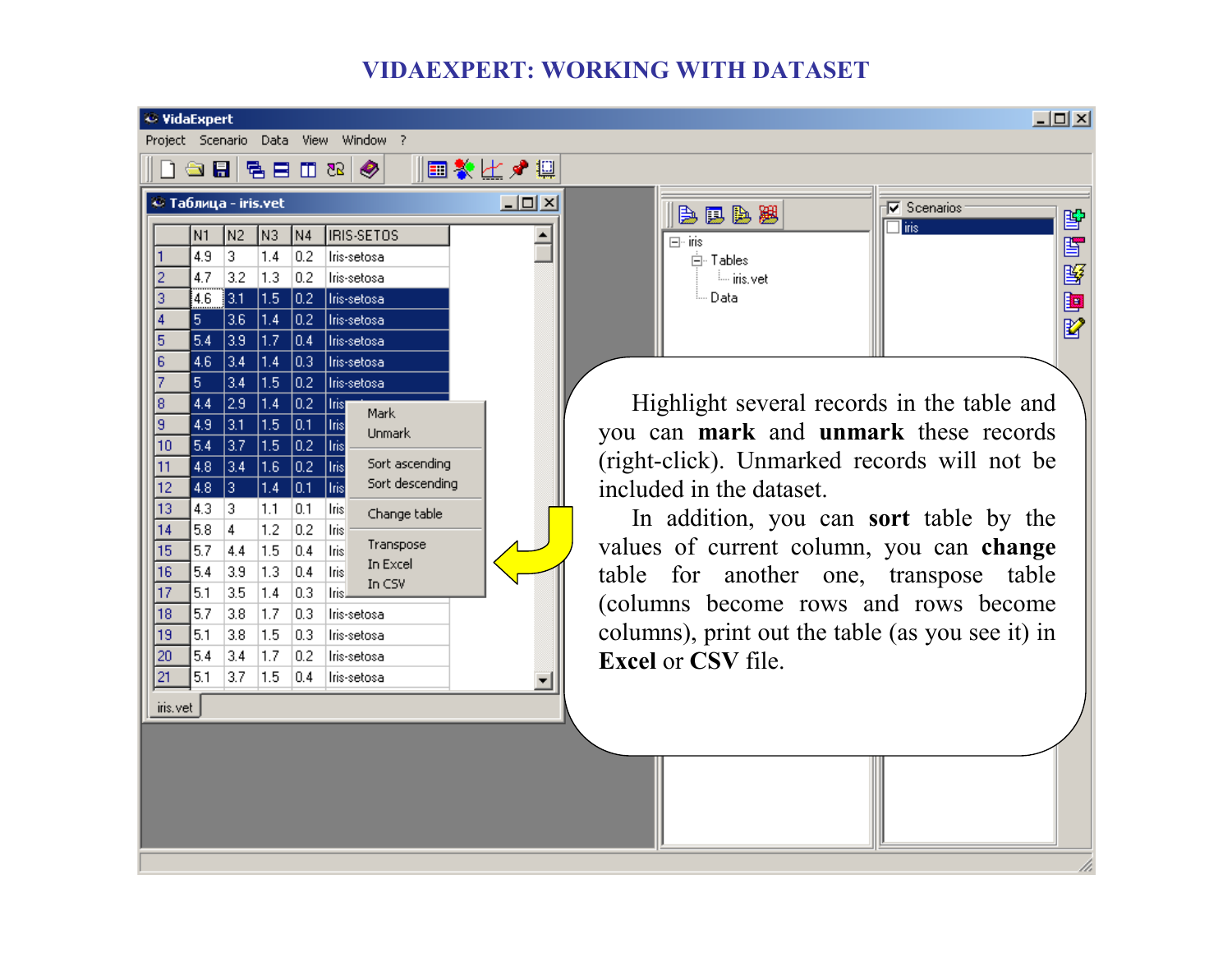| <b>VidaExpert</b>                              |                |                |                |      |                                                                   |  |  |
|------------------------------------------------|----------------|----------------|----------------|------|-------------------------------------------------------------------|--|--|
| Project                                        |                | Scenario       | Data           |      | Window<br>- ?<br>View                                             |  |  |
| 攌<br>$\bullet$ F<br>◉<br>림 目<br>□ 88<br>Ĵ<br>匣 |                |                |                |      |                                                                   |  |  |
| $\underline{\Box}$<br>• Таблица - iris.vet     |                |                |                |      |                                                                   |  |  |
|                                                | N <sub>1</sub> | N <sub>2</sub> | N <sub>3</sub> | N4   | <b>IRIS-SETOS</b>                                                 |  |  |
| 1                                              | 4.9            | 3              | 1.4            | 0.2  | Iris-setosa                                                       |  |  |
| $\overline{c}$                                 | 4.7            | 3.2            | 1.3            | 0.2  | Iris-setosa                                                       |  |  |
| 3                                              | 4.6            | 3.1            | 1.5            | 0.2  | Iris-setosa                                                       |  |  |
| 4                                              | 5              | 3.6            | 1.4            | 0.2ì |                                                                   |  |  |
| 5                                              | 5.4            | 3.9            | 1.7            | 0.4  | $\leftrightarrow$ Points and classes selection<br>$\vert x \vert$ |  |  |
| 6                                              | 4.6            | 3.4            | 1.4            | 0.3  | C Conditional<br>Field                                            |  |  |
| 7                                              | 5              | 3.4            | 1.5            | 0.2  | <b>IRIS-SETOS</b>                                                 |  |  |
| 8                                              | 4.4            | 2.9            | 1.4            | 0.2  |                                                                   |  |  |
| 9                                              | 4.9            | 3.1            | 1.5            | 0.1  | Iris-setosa<br>▾╎<br>$=$                                          |  |  |
| 10                                             | 5.4            | 3.7            | 1.5            | 0.2  | $C$ AND<br>$C$ OR                                                 |  |  |
| 11                                             | 4.8            | 3.4            | 1.6            | 0.2  |                                                                   |  |  |
| 12                                             | 4.8            | 3              | 1.4            | 0.1  |                                                                   |  |  |
| 13                                             | 4.3            | 3              | 1.1            | 0.1  |                                                                   |  |  |
| 14                                             | 5.8            | 4              | 1.2            | 0.2  | C Random                                                          |  |  |
| 15                                             | 5.7            | 4.4            | 1.5            | 0.4  | 100 $\bigstar$<br>% of all     Including selected                 |  |  |
| 16                                             | 5.4            | 3.9            | 1.3            | 0.4  | C Selection by color                                              |  |  |
| 17                                             | 5.1            | 3.5            | 1.4            | 0.3  |                                                                   |  |  |
| 18                                             | 5.7            | 3.8            | 1.7            | 0.3  |                                                                   |  |  |
| 19                                             | 5.1            | 3.8            | 1.5            | 0.3  | Colors and shapes                                                 |  |  |
| 20                                             | 5.4            | 3.4            | 1.7            | 0.2  | Shape<br>Fill color<br>not                                        |  |  |
| 21                                             | 5.1            | 3.7            | 1.5            | 0.4  | Border:<br>Size<br>÷<br>not<br>5                                  |  |  |
| 22                                             | عةا            | 36             | $\mathbf{1}$   | n۵   |                                                                   |  |  |
| iris.vet                                       |                |                |                |      | Select<br>Deselect                                                |  |  |
|                                                |                |                |                |      | Help<br>Close                                                     |  |  |
|                                                |                |                |                |      |                                                                   |  |  |
|                                                |                |                |                |      |                                                                   |  |  |
|                                                |                |                |                |      |                                                                   |  |  |
|                                                |                |                |                |      |                                                                   |  |  |

Dialog **Points and classes selection** allows to mark records by certain criteria.

 $\Box$ 

You should formulate criteria, set **Shape**, **Size**, **Fill Color** and **Border Color** and clic k Select.

**Conditional** criteria allows to assign to the column's values two logical conditions jointed by **AND** or **OR**. Click **Conditional** radiobutton, choose field, operator type  $(=,\ge, < etc.)$  and the necessary value. If necessary, do the same with the second field.

**Random** criteria allows to mark records randomly. Click **Random** radiobutton, write percentage of records for marking, and clic k Select or Deselect button.

**Color** criteria allows to select records b y their colors (if you are already assign fill colors to records). As a result, some records will change their fill colors from on that you choose on that which will be set in Colors and shapes section.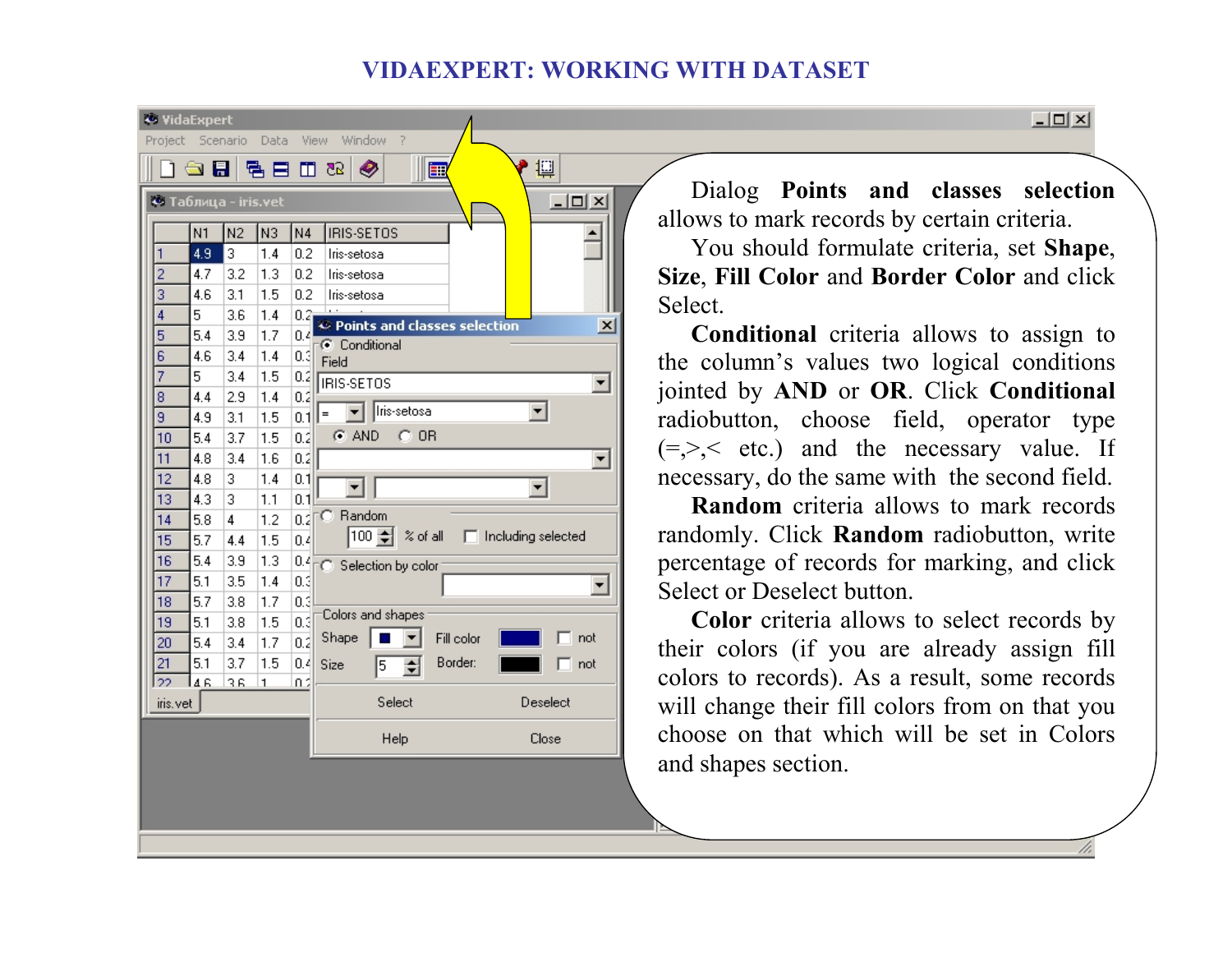![](_page_7_Picture_0.jpeg)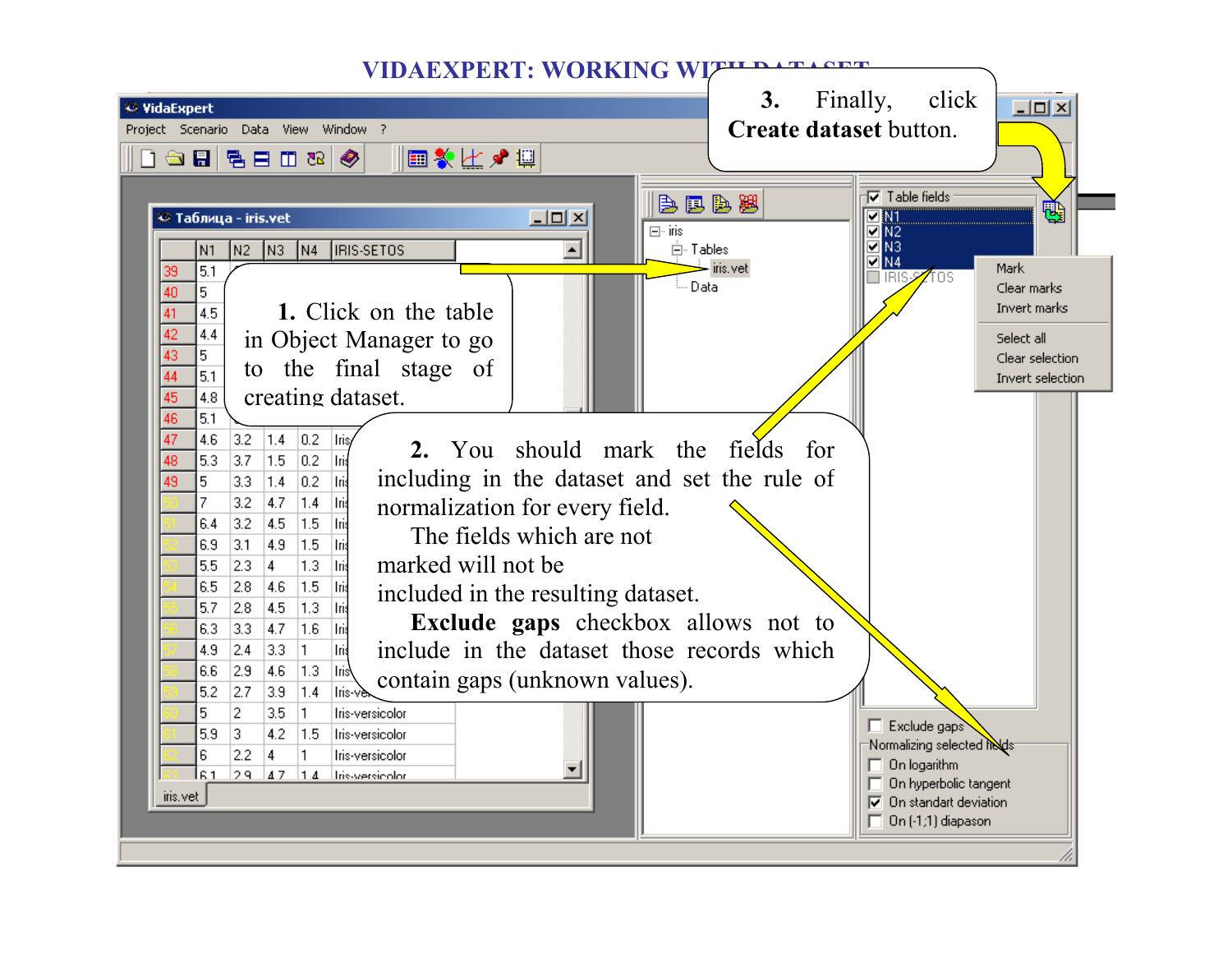![](_page_8_Picture_1.jpeg)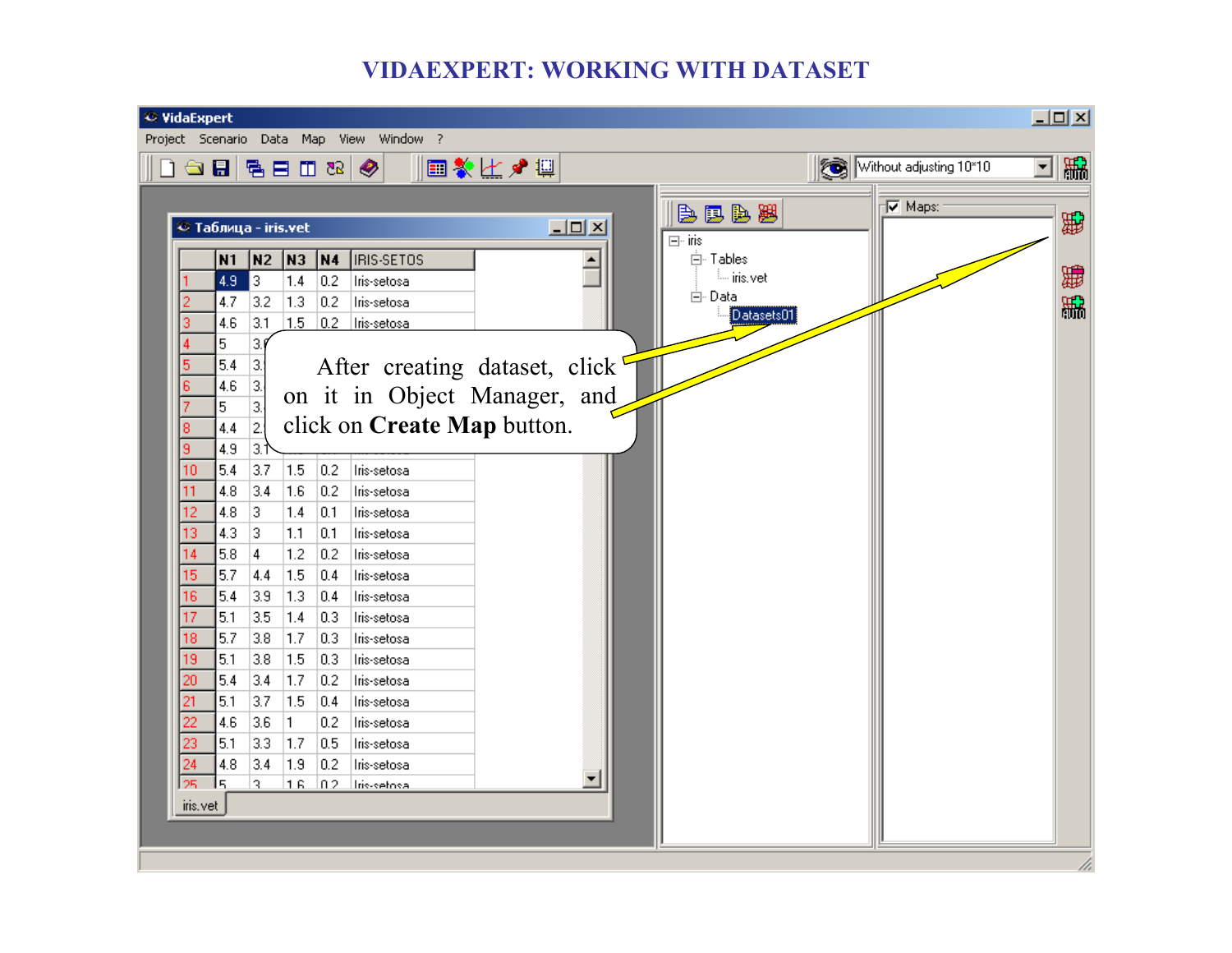![](_page_9_Picture_1.jpeg)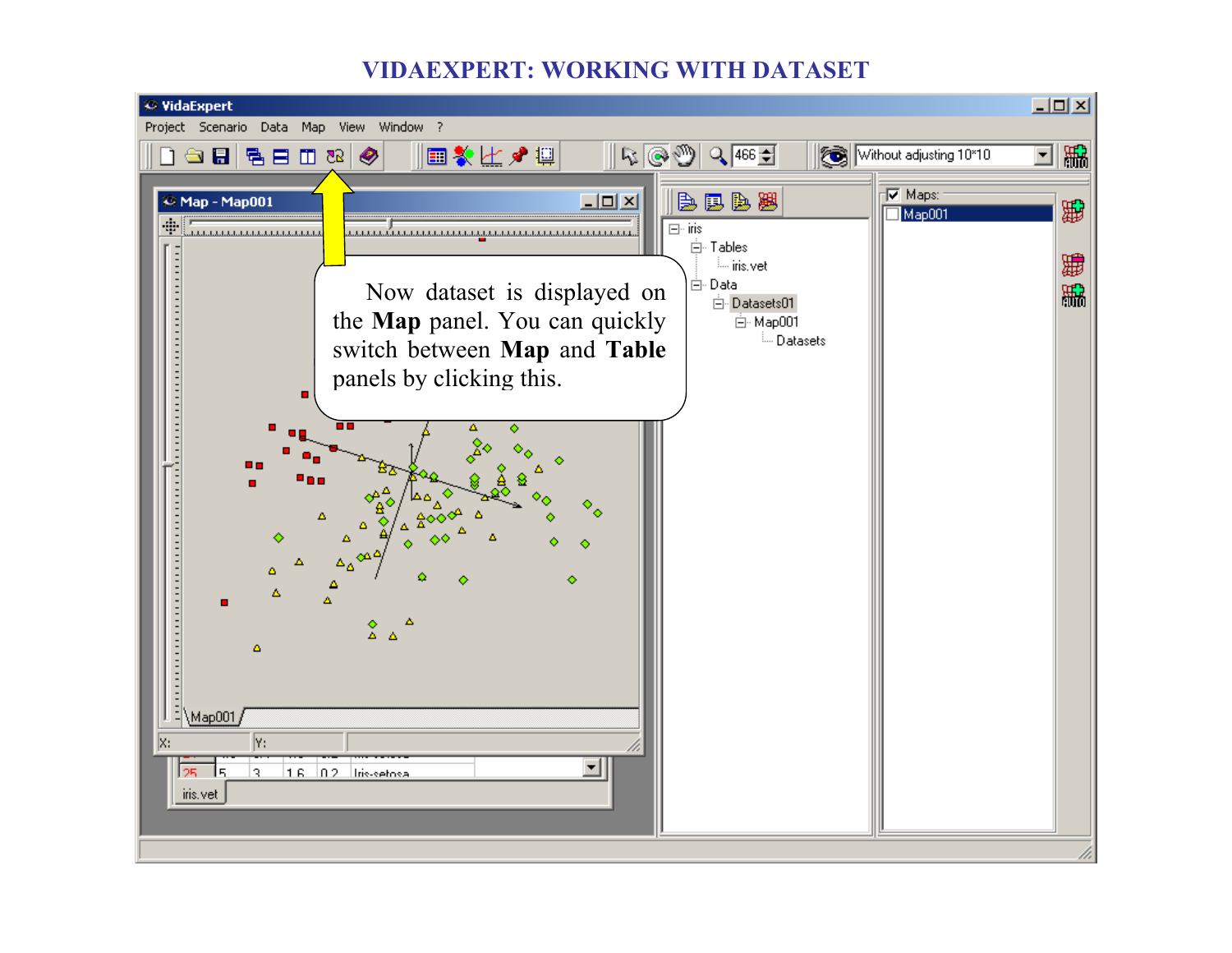![](_page_10_Picture_1.jpeg)